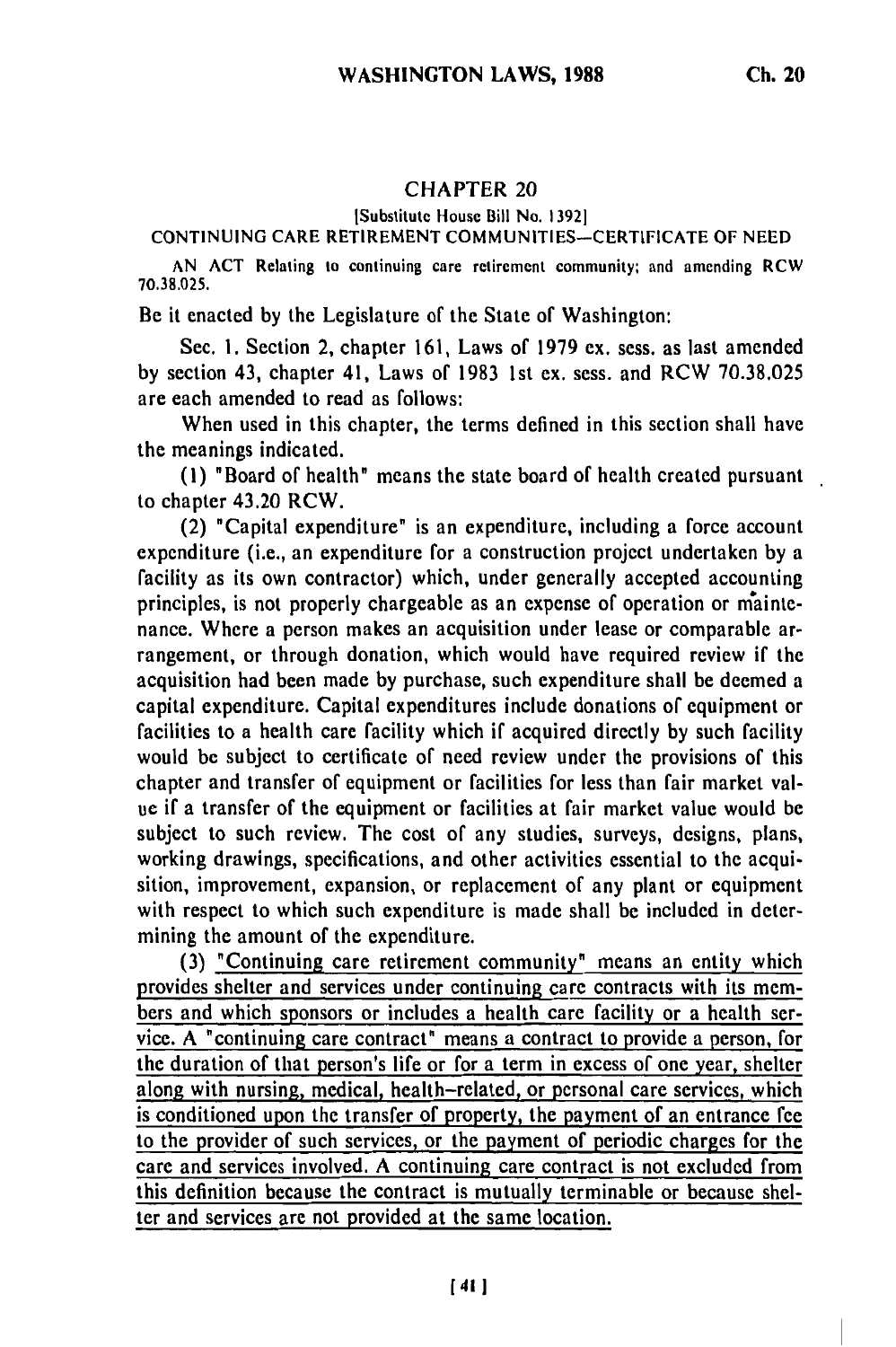**Ch. 20**

(4) "Council" means the state health coordinating council created in RCW 70.38.055 and described in Public Law 93-641.

(((-4)) **(5)** "Department" means the state department of social and health services.

**(((-5))) (6)** "Expenditure minimum" means, for the purposes of the certificate of need program, one million dollars adjusted by the department by rule to reflect changes in the United States department of commerce composite construction cost index; or a lesser amount required by federal law and established by the department by rule.

 $((\left\lbrace 6 \right\rbrace))$  (7) "Federal law" means Public Law 93-641, as amended, or its successor.

(((7)) **(8)** "Health care facility" means hospices, hospitals, psychiatric hospitals, tuberculosis hospitals, nursing homes, kidney disease treatment centers, ambulatory surgical facilities, rehabilitation facilities, continuing care retirement communities, and home health agencies, and includes such facilities when owned and operated by the state or by a political subdivision or instrumentality of the state and such other facilities as required by federal law and implementing regulations, but does not include Christian Science sanatoriums operated, listed, or certified by the First Church of Christ Scientist, Boston, Massachusetts. In addition, the term does not include any nonprofit hospital: (a) Which is operated exclusively to provide health care services for children; (b) which does not charge fees for such services; (c) whose rate reviews are waived by the state hospital commission; and (d) if not contrary to federal law as necessary to the receipt of federal funds by the state. In addition, the term does not include a continuing care retirement community which: (i) Offers services only to contractual members; and (ii) provides its members a contractually guaranteed range of services from independent living through skilled nursing, including some form of assistance with activities of daily living; and (iii) contractually assumes responsibility for costs of services exceeding the member's financial responsibility as stated in contract, so that, with the exception of insurance purchased by the retirement community or its members, no third party, including the medicaid program, is liable for costs of care even if the member depletes his or her personal resources; and (iv) has offered continuing care contracts and operated a nursing home continuously since January **I,** 1988, or has obtained a certificate of need to establish a nursing home; and (v) maintains a binding agreement with the department assuring that financial liability for services to members, including nursing home services, shall not fall upon the department; and (vi) does not operate, and has not undertaken, a project which would result in a number of nursing home beds in excess of one for every four living units operated by the continuing care retirement community, exclusive of nursing home beds; and (vii) has undertaken no increase in the total number of nursing home beds after January **1,** 1988, unless a professional review of pricing and long-term solvency was obtained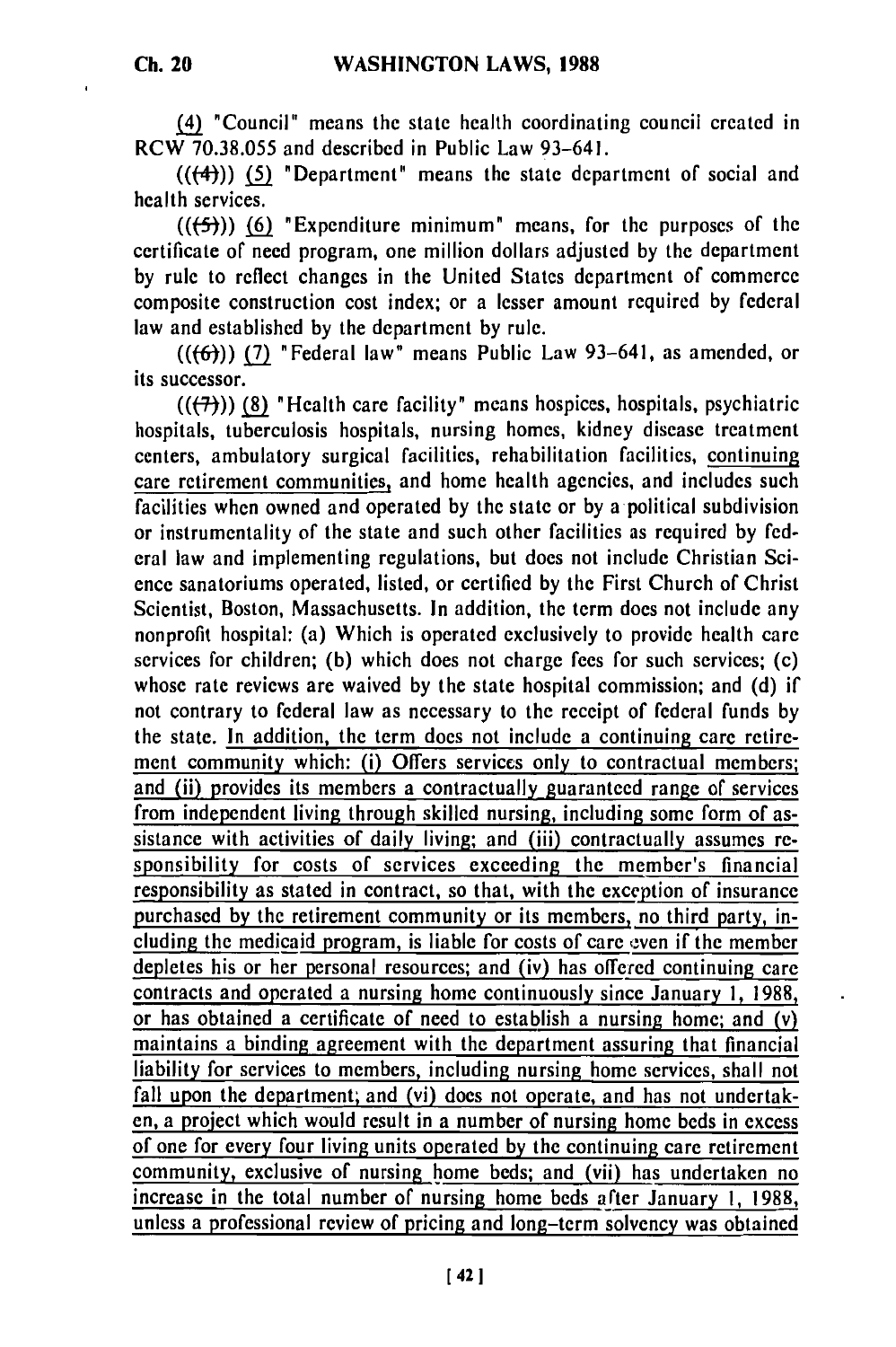**by** the retirement community within the prior five years and fully disclosed to members.

 $((\{8\}))$  (9) "Health maintenance organization" means a public or private organization, organized under the laws of the state, which:

(a) Is a qualified health maintenance organization under Title XIII, section 1310(d) of the Public Health Services Act; or

(b)(i) Provides or otherwise makes available to enrolled participants health care services, including at least the following basic health care services: Usual physician services, hospitalization, laboratory, x-ray, emergency, and preventive services, and out-of-area coverage; (ii) is compensated (except for copayments) for the provision of the basic health care services listed in (b)(i) to enrolled participants by a payment which is paid on a periodic basis without regard to the date the health care services are provided and which is fixed without regard to the frequency, extent, or kind of health service actually provided; and (iii) provides physicians' services primarily (A) directly through physicians who are either employees or partners of such organization, or (B) through arrangements with individual physicians or one or more groups of physicians (organized on a group practice or individual practice basis).

 $((\left\lbrace 9 \right\rbrace))$  (10) "Health services" means clinically related (i.e., preventive, diagnostic, curative, rehabilitative, or palliative) services and includes alcoholism, drug abuse, and mental health services and as defined in federal law.

 $((+10))$  (11) "Health service area" means a geographic region appropriate for effective health planning which includes a broad range of health services and a population of at least four hundred fifty thousand persons.

 $((+1))$  (12) "Institutional health services" means health services provided in or through health care facilities and entailing annual operating costs of at least five hundred thousand dollars adjusted by the department by rule to reflect changes in the United States department of commerce composite construction cost index; or a lesser amount required by federal law and established by the department by rule: PROVIDED, That no new health care facility may be initiated as **an** institutional health service.

 $((+2))$  (13) "Major medical equipment" means medical equipment which is used for the provision of medical and other health services and which costs in excess of one million dollars, adjusted by the department by rule to reflect changes in the United States department of commerce composite construction cost index; or a lesser amount required by federal law and established by the department by rule; except that such term does not include medical equipment acquired **by** or on behalf of a clinical laboratory to provide clinical laboratory services if the clinical laboratory is independent of a physician's office and a hospital and it has been determined under Title XVIII of the Social Security Act to meet the requirements of paragraphs (10) and (11) of section  $1861(s)$  of such act( $(3)$ ).